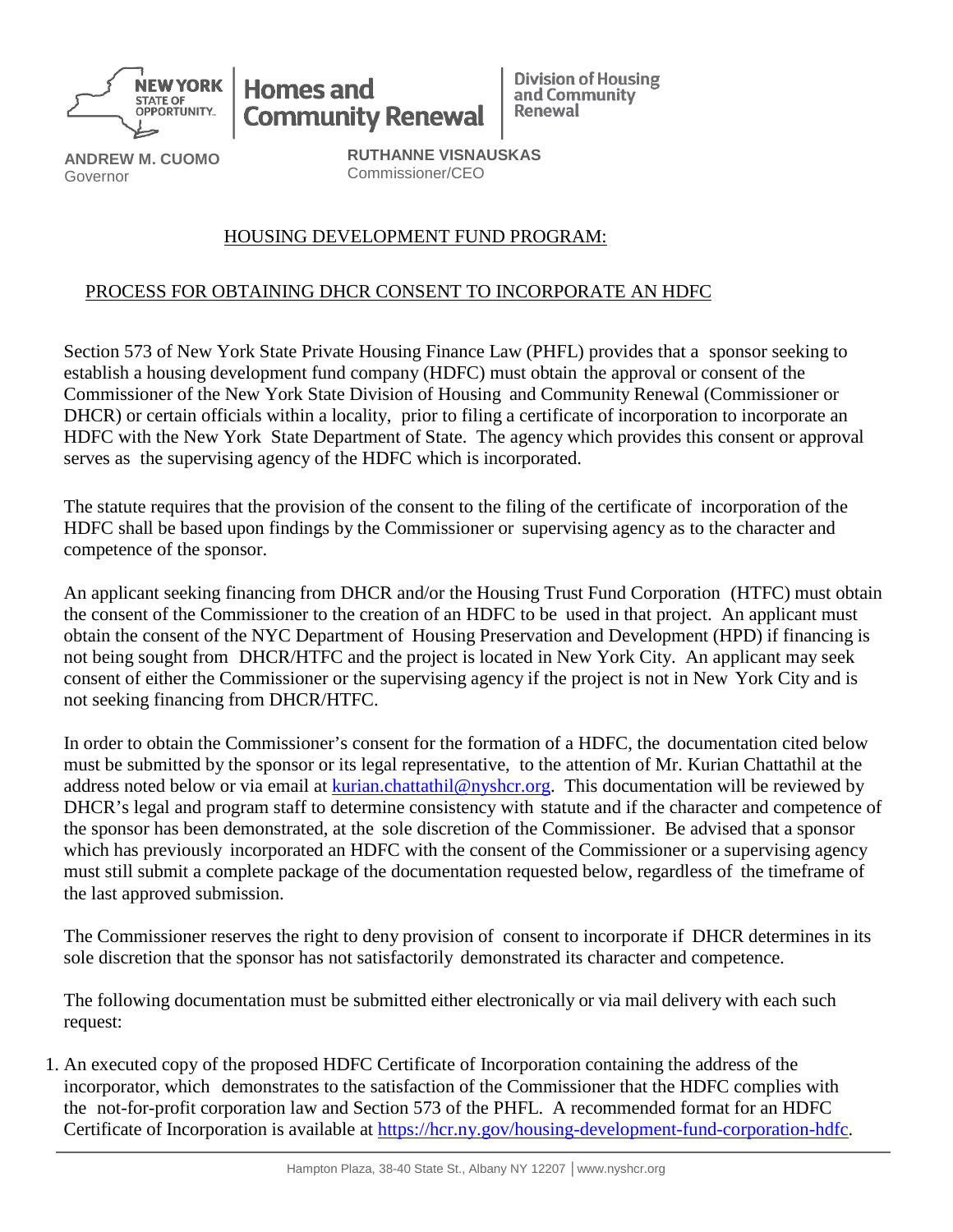- 2. A copy of the sponsor's Certificate of Incorporation, or, if unincorporated, a copy of the sponsor's by-laws;
- 3. Proof of the sponsor corporation's good standing in the form of a Certificate of Good Standing from the Secretary of New York State, or an attorney's opinion letter (the form may not be dated more than 60 days prior to submission of the HDFC incorporation package);
- 4. A copy of the board resolution (with appropriate notarized signature) authorizing the sponsor to organize the proposed HDFC;
- 5. An executed Omnibus Certification (current format available at [https://hcr.ny.gov/housing-development](https://hcr.ny.gov/housing-development-fund-corporation-hdfc)[fund-corporation-hdfc\)](https://hcr.ny.gov/housing-development-fund-corporation-hdfc) with separate forms completed for the sponsor, its Board Chairperson and Executive Director. Please note that responses to these Certifications will be compared to any issues/findings reflected on a LexisNexis search of public records pertaining to the sponsor. Any such issues reflected in the LexisNexis search will be brought to the attention of the sponsor for further explanation if not previously addressed. Further, inconsistencies raised by a comparison of the search to the responses on the Certifications will require the sponsor's explanation/justification. Any such items which are not addressed to the satisfaction of DHCR may result in the Commissioner's denial to provide the requested consent to the incorporation;
- 6. The sponsor's current financial statement indicating the sponsor's assets and liabilities (an explanation will be required for any such statement which is dated more than one year past the end of the most recently completed calendar year);
- 7. An Organization's Relevant Experience exhibit (current format available at [https://hcr.ny.gov/housing](https://hcr.ny.gov/housing-development-fund-corporation-hdfc)[development-fund-corporation-hdfc\)](https://hcr.ny.gov/housing-development-fund-corporation-hdfc) which is completed for the sponsor. If the sponsor does not have prior housing experience, the form must be submitted for other pertinent members of the project development team. Corporate resumes which outline specific housing development projects completed and experience will be accepted in lieu of this form. Sponsor's must be able to demonstrate their wherewithal to complete the proposed project based on their previous track record or that of the development team;
- 8. An Organizational Chart of the project's ownership entity, including the proposed HDFC. The specific role and percentage of ownership interest of the HDFC in the project must be indicated.
- 9. A narrative which describes and details the proposed housing project, its proposed scope, use, and tenure, income levels of the households served, ownership structure, financing and the sponsor. This project summary must also include the proposed housing project's plan of finance regardless of the HDFC's proposed term of duration. The plan of finance should identify the governmental agencies which are anticipated to be involved in the financing of the proposed housing project. (Note: If NYS Housing Finance Agency is anticipated as a funding source in the plan of finance, a copy of the entire submission package must be provided to HFA, to the attention of Multifamily – Finance, concurrent with submission to DHCR.) This information will be reviewed for consistency with Statute;